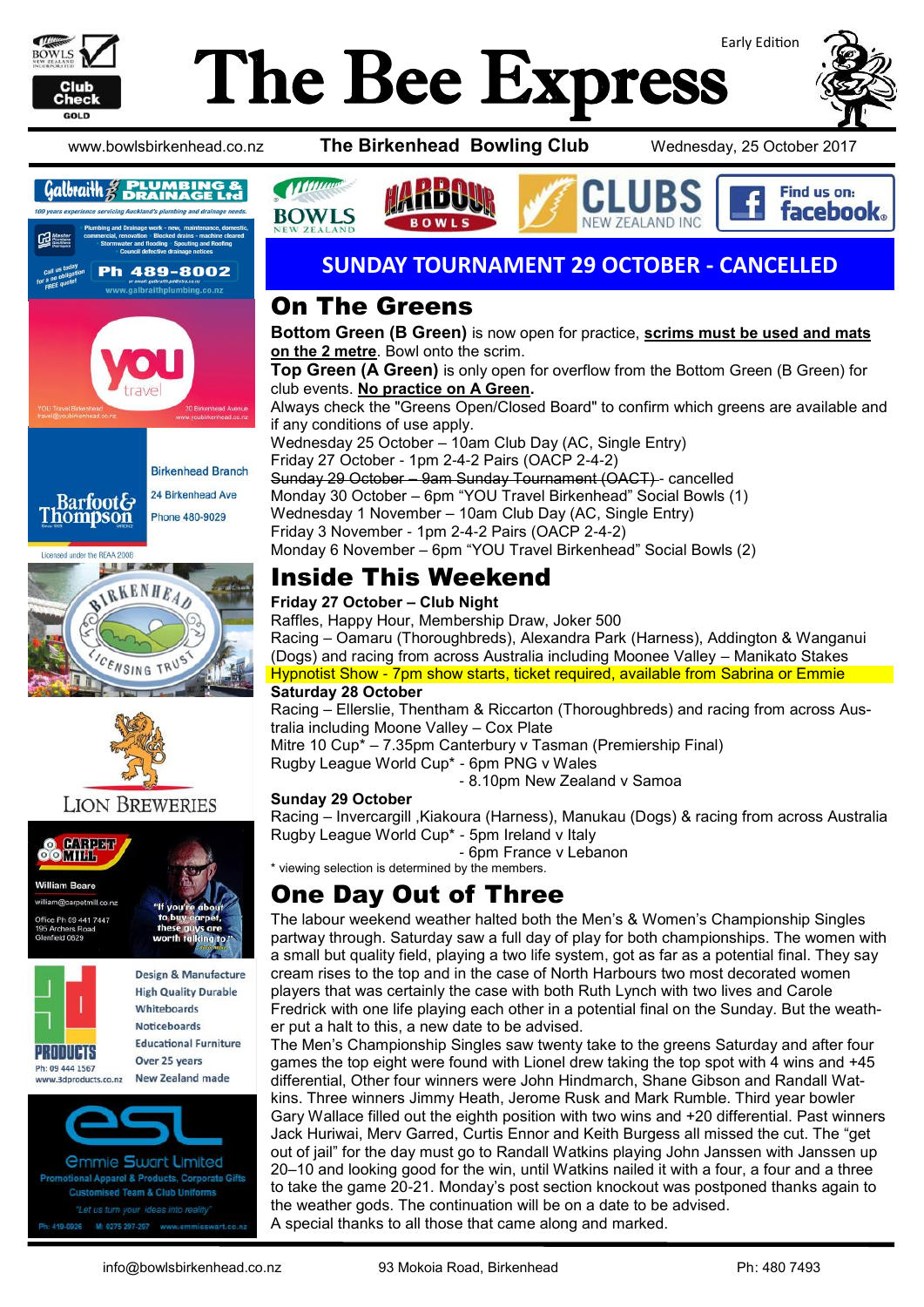www.bowlsbirkenhead.co.nz **The Birkenhead Bowling Club** Wednesday, 25 October 2017





Barfoot&Thompson



Starship

Birkenhead 09 480 9029<br>E: t.roskruge@barfoot.co M: 0274 923 125<br>P: 09 418 3846 Birkenhead 24 Brke<br>P O Box 34027 Birke









www.ugl.co.nz





180 Mokoia Road, Birkenhead Open: Mon - Sun 7.00am - 10.00pm



**Tuesday 7 November @ Birkenhead Bowling Club Open from 11am Stuie's Punters Bar & Winning Post Lounge options available**

### Melbourne Cup Day - Tuesday 7th November

Join us for the race that stops two Nations. Come and make a day of it in the exclusive Winning Post Lounge with all the trimmings or enjoy the casual atmosphere of the Stuie's Punters Bar with a full bar operating. Whichever way you go, be at Birkenhead Bowling Club Tuesday 7th November for the 157th running of the Melbourne Cup. TAB facilities available, four large screen televisions tuned to the racing action, Full Bar, Open from 11am.

# Continuous Ham Raffles

Christmas is fast approaching and again the continuous ham raffles are now on sale at the bar. Two dollars per, number per raffle. Each raffle is drawn the Friday after it is sold out. Drawn during the club membership draw time slot.

Winning raffles may be collected after 5pm Thursday 14 December from Birkenhead Bowling Club. Raffles not collected on the 14 December will be named and placed in the chiller for collection, the club and persons running the raffle are not responsible for any raffles left in the chiller. The list of winners will be published each week in the Bee Express.

# Social Bowls - Starts Monday

Monday evening social bowls commences on the 30th October. This is a chance for club members to get people involved. You may well have family, friends, or know of business groups who would enjoy participating. We need teams of 3, 1 bowler can play per team if necessary, but most teams are non-bowlers or new bowlers. It is a good way to get people to try the game in a semi-competitive environment.

Some team are sometimes short of a player so again, if club members can come down on a Monday evening around 5.30pm to be available to make up a triple team if required, that would be a help, particularly in the first couple of weeks when we are getting teams established.

Any help would be appreciated in either getting people involved or helping out. Let Evan Thomas [\(0210575491\)](tel:0210%20575%20491) know if you are aware of people who would like to play, or if you can be at the club to help out on Monday 30th October

## Club Membership Draw & Joker 500 Draw

Club Membership and Joker 500 draws drawn Wednesdays and Fridays. Club Membership drawn Wednesdays between 5pm - 6pm and Fridays between 5.30 - 6.30pm. Members must be present at the draw to claim the prize. Each Wednesday and Friday the draw is not struck it jackpots.

Joker 500, numbers on sale from 4.30pm - 6pm every Wednesday and Friday. Purchase a number or numbers, a winning number is drawn at just after 6pm. The purchaser of that winning number selects a card from the Joker cabinet and receive the corresponding prize with the top prize being \$500. Every card has a cash prize behind it.

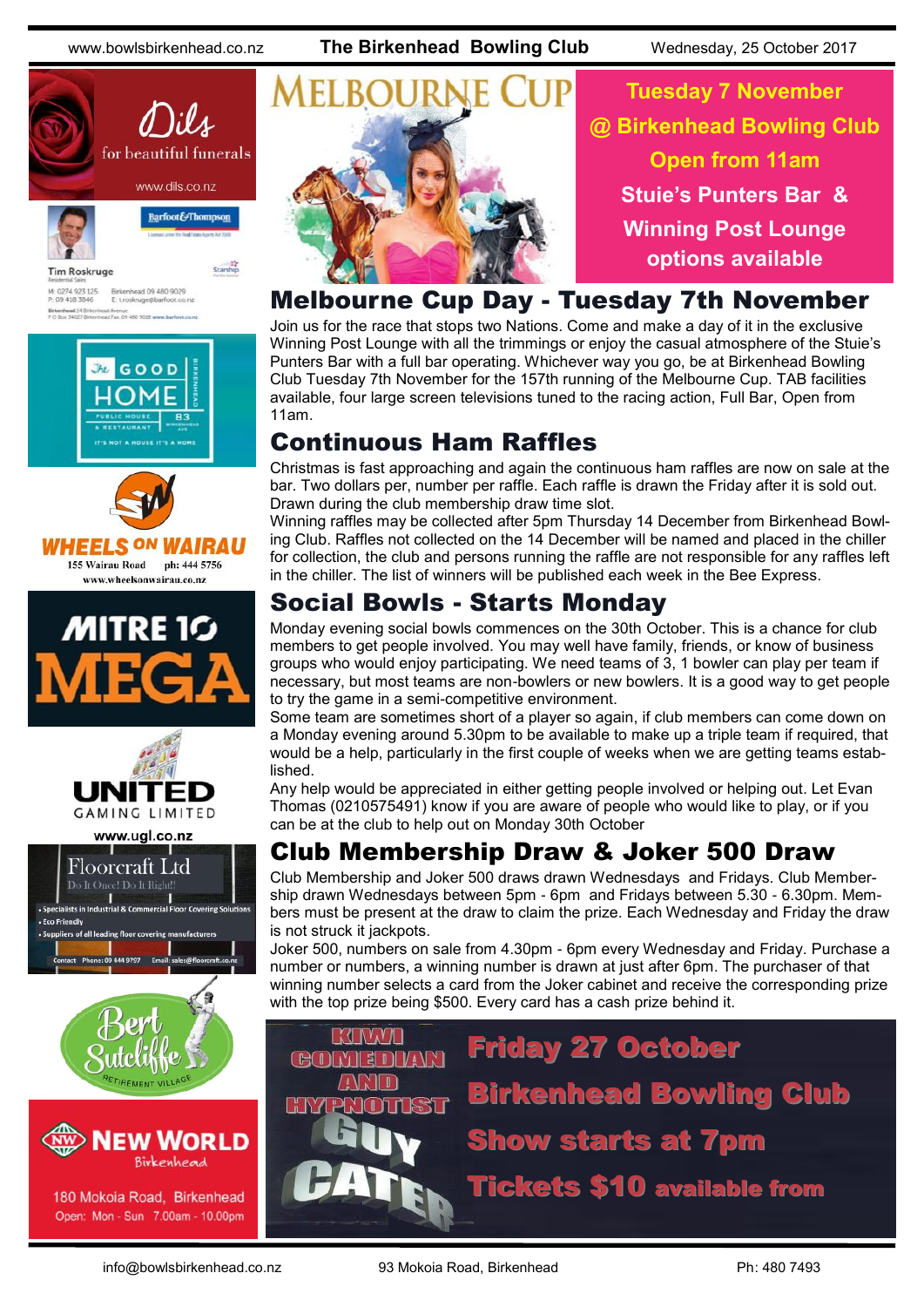



Open: Mon - Sun 7.00am - 10.00pm







#### BIRKENHEAD Recreation Drive PH: 418 2424

Proudly Supporting Bowls Birkenhead www.birkenheadrsa.com





# **Men's Centre Pairs & Women's Centre Pairs Entries closes Sunday 29th October**

## Christmas, Book Today

Looking for somewhere to hold your Christmas function? Everywhere to expensive? Why not try the club? Set in a central location that Birkenhead is, with great facilities and access to two bowling greens where you can 'have a roll up'. The bowling club will give you a unique not to be forgotten Christmas function. The Club is a great venue for your Christmas Function. The clubrooms offer good kitchen and bar facilities and offer flexible catering options. The club can cater for a large number of guests and are generally cheaper to hire and have better bar prices than other function venues. If you're interested, let us know what you had in mind, our Function Co-ordinator will assist you from start to finish. It is never too early to book your Christmas bowls function, phone the club's Function Coordinator Emmie (0275 297 297) or email [privatefunction@bowlsbirkenhead.co.nz](mailto:privatefunction@bowlsbirkenhead.co.nz)

# **Hypnotist Show 7pm Friday @ the Club Ticket holders only after 6.30pm**



# **BOOK YOUR XMAS PARTY NOW**

### 75th Jubilee – Be the First

Register your interest today to be the first to be offered entry into the  $75<sup>th</sup>$  Jubilee tournaments and events.

"Registration of Interest" forms available from the Club, the Club's website or contact the Club Secretary email: secretary@bowlsbirkenhead.co.nz or phone/text 027 6661618 There is something for everyone during the five days of celebration

#### **Thursday 29 March**

Jubilee \$1,000 2-4-2 Pairs (Open Any Combination Pairs - mufti - half day) Jubilee 70s vr 80s Jubilee Meet & Greet Jubilee Quiz Night **Friday 30 March** Jubilee \$5,000 Classic (Open Any Combination Fours - playing fours & pairs) - day 1 of 2

Club Night - Raffles, Membership Draw, Joker 500

Live Music – The Love Jones - *ticketed event*

### **Saturday 31 March**

Jubilee \$5,000 Classic (OACF) - day 2 of 2

Jubilee Classic Prize Giving

Evening - A chance to catch your breath, chill out, socialise in the club, Live sport on the screens (7.30pm Roosters v Warriors).

#### **Sunday 1 April**

Jubilee \$1,000 Triples (Open Any Combination Triples) 75th Jubilee Gala Dinner & Mermaids Dance Band - *ticketed event* **Monday 2 April** Jubilee \$600 Social Bowls Afternoon

### End of Celebrations BBQ



## **TAB at Birkenhead Bowling Club.**

The Birkenhead Bowling Club is committed to promoting responsible gambling.